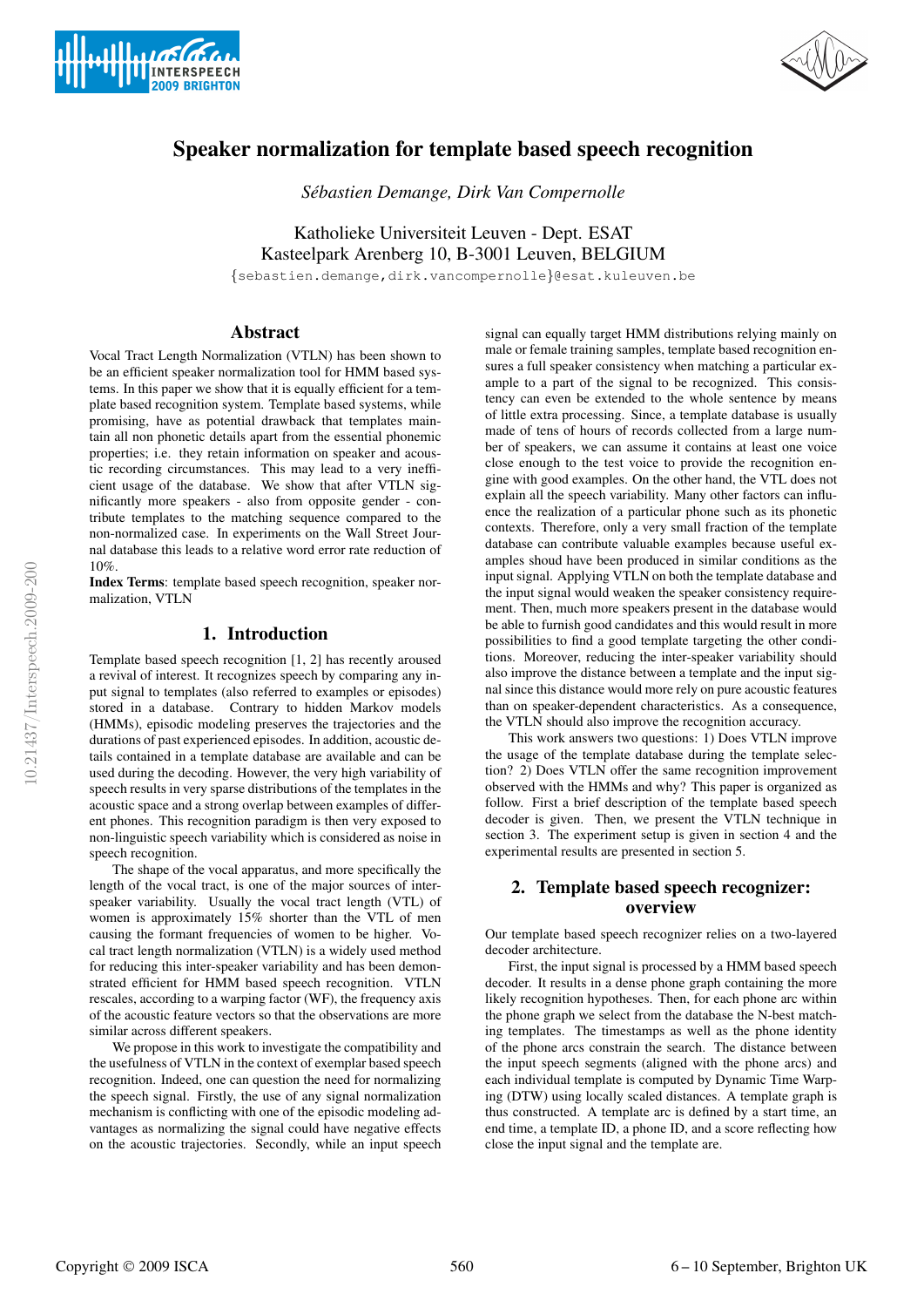Secondly, the template graph is enriched with concatenation cost arcs which are inserted between all consecutive template arcs. They express, through a cost value, how smooth the concatenation of two templates is. Predefined additive costs are introduced each time the acoustic contexts of a template in the template graph differ from its original acoustic contexts and each time two templates coming from speakers of opposite gender are concatenated. Finally a cost is introduced for all template concatenations except if the templates were "natural" successors in the database. The template graph is then decoded using a finite state transducer combining the lexicon and the language model. The concatenation costs are defined locally but their influence is global. This way, the recognition result corresponds to a coherent template sequence which matches well enough the input signal.

### 3. Vocal tract length normalization

Several methods for estimating the WFs have been proposed. The most popular rely on an exhaustive search over all possible WFs to maximize the likelihood of the signal [3]. The general principle is to adapt the input signal to the acoustic models. Such an approach is not feasible with template based speech recognition since by definition it doesn't rely on acoustic models but on a huge collection of templates with many different speakers and it is thus impossible to adapt the input signal to all templates. We have chosen a fast on-line WF estimation proposed by Duchateau and al. [4] suitable for this approach. The WF estimation is done on a sentence by sentence basis, so that each individual template is rescaled with a unique WF. This way the normalization should preserve the acoustic trajectory.

We first define two classes of speakers (male and female) and assign a target WF to each of them:  $WF_{Male}$  and  $WF_{Female}$ . These target WFs represent the extreme values which can be used. They can be seen as the WFs for the lowest male voice and the highest female voice. For each input signal  $X$ , the WF is estimated as a weighted sum of the male and female target WFs.

$$
WF = w_{Male}.WF_{Male} + w_{Female}.WF_{Female} \qquad (1)
$$

The weight  $w_{Male}$  is the probability that the current speaker is a male, computed from two Gaussian mixture models  $M_{Male}$ and  $M_{Female}$  of male and female generic speech ( $w_{Female}$  is obtained similarly).

$$
w_{Male} = \frac{P(X|M_{Male})}{P(X|M_{Male}) + P(X|M_{Female})}
$$
 (2)

The probability  $P(X|\mathcal{M}_{Male})$  that the current speaker is a male is expressed as the geometric mean of each speech frame likelihood raised to the power of D:

$$
P(X|M_{Male}) \sim \left[ \prod_{i=1}^{n} P(x_i|M_{Male}) \right]^{\frac{D}{n}}
$$
 (3)

The constant  $D$  is a parameter which controls the distribution of the estimated WFs. Setting  $D$  to a high value makes most of the estimated WFs close to one of the targets while using a smaller value softens the decision shifting the WFs toward 1. Figure 1 shows the distributions of the WFs estimated on the template database with  $D = 0.1, 0.5, 1.0$  and 2.0 and with  $WF_{Male}$  and  $WF_{Female}$  respectively equal to 0.85 and 1.15. Our better recognition accuracy with this WF estimation was obtained with  $D = 0.5$ . This value leads to two Gaussian like



Figure 1: Distribution of estimated WFs on WSJ0+1 training corpus.

|              |            | Dev92     | Nov92 |           |  |
|--------------|------------|-----------|-------|-----------|--|
|              | <b>WER</b> | Rel. Imp. | WER   | Rel. Imp. |  |
| No VTLN      | 3.76       |           | 2.54  |           |  |
| Grid search  | 3.60       | 4.3       | 2.30  | 9.5       |  |
| $_{\rm Our}$ | 3.30       | 122       | 2.32  | 8.7       |  |

Table 1: Comparison between our WFs estimation and a grid search approach on the Dev92 and Nov92 test sets of the Wall Street Journal corpus.

distributions of the WFs similar to what we can expect for a human VTL distribution. Moreover, a comparison with a classical grid search approach (Table 1) shows that this WF estimation is efficient in complexity and performance. Finally, experiments over different corpora (not shown here) suggest that the optimal parameters generalize well across language and database.

One can note that the frequency warping could also be processed during the template matching by searching the best frequency scaling together with the best time alignment. Published results have shown the effectiveness of such an approach [5]. However, the increase of the computational load is excessive for the template matching approach.

#### 4. Experimental set-up

#### 4.1. Corpus

The results presented in the next section are obtained using the WSJ (Wall Street Journal) continuous speech recognition corpus. The template database is built from the WSJ0 and WSJ1 (WSJ0+1) training sets (284 speakers) and consists of 2 800 000 single-phone templates. The database phone segmentation is obtained by forced alignment using our in house HMM system. The 15 845 cross-word triphones are trained on the WSJ0+1 training set. The templates are stored in the order they appear in the corpus, so that it is possible to access their original phonetic context. For the evaluation, only the 5k close vocabulary development (Dev92) and evaluation (Nov92) sets are used.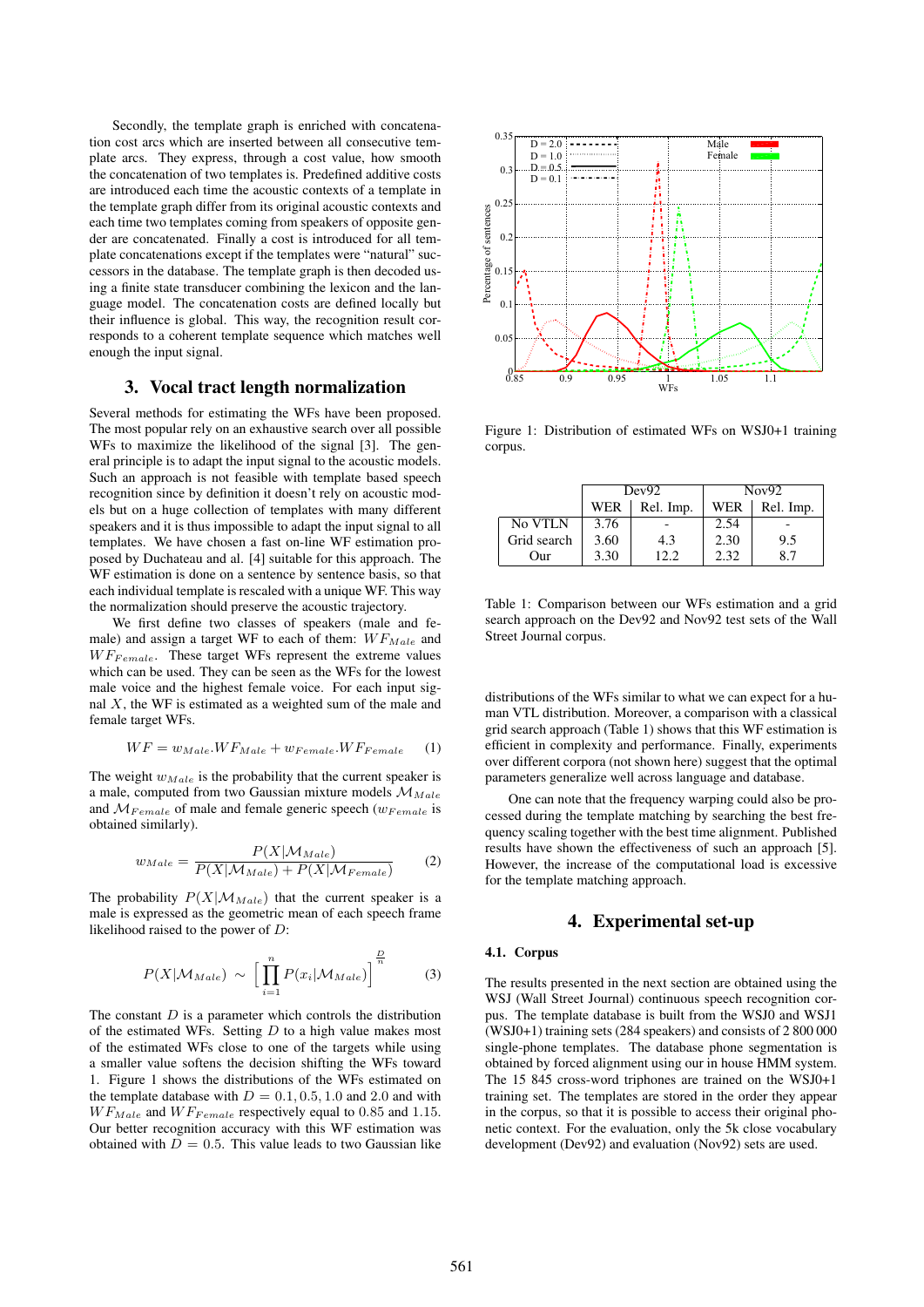### 4.2. Feature extraction

The front-end consists of a 36-dimensional feature vector each 10 ms of speech using overlapping frames of 25 ms. First, 24 Mel-scaled filterbank coefficients are extracted. Secondly, VTLN is applied and the feature vector is extended by the first and second time derivatives. Finally, MIDA, an improved LDA algorithm, is used to transform the 72 dimensional space and keep the 36 most informative directions.

#### 4.3. Template graph and concatenation costs

The phone graphs are deduced from word graphs produced by the HMM based speech recognizer preventing any dead-end when decoding the template graphs. The template graphs are built from the phone graphs by selecting the 50 best matching templates for each phone arc. The concatenation costs as well as the language model weight are optimized on the development set using a genetic algorithm. For each experiment the optimization was stopped after approximately 250 iterations since no improvement was observed over the last 50.

## 5. Evaluation

The effect of the VTLN on the template based decoder is presented in this section. We first evaluate how it effects the phone graphs. Second, we assess its impact on the template selection and finally we present the recognition results.

#### 5.1. Phone graph generation

Table 2 presents the HMM based recognition results obtained with and without VTLN on the Dev92 and Nov92 sets as well as some statistics of the resulting phone graphs. The first row shows the WER when considering the best path (maximum HMM likelihood) in the phone graph. The second row shows the best WER which can be achieved when considering all paths within the graph. The third, fourth and fifth rows describe the phone graphs w.r.t. to the *density* (average number of context independent phones in parallel per frame), the *event rate* (average number of context dependent phones that start per frame) and the *fan out* (average number of arcs leaving a node).

|                             | Dev92  |      | Nov92  |      |  |  |  |
|-----------------------------|--------|------|--------|------|--|--|--|
|                             | novtln | vtln | novtln | vtln |  |  |  |
| Recognition result          |        |      |        |      |  |  |  |
| $\overline{\text{WER}}$ (%) | 3.76   | 3.30 | 2.54   | 2.32 |  |  |  |
| Phone graph description     |        |      |        |      |  |  |  |
| Min WER $(\%)$              | 0.46   | 0.41 | 0.26   | 0.26 |  |  |  |
| Density                     | 1.49   | 1.51 | 1.42   | 1.45 |  |  |  |
| Event rate                  | 0.66   | 0.68 | 0.55   | 0.60 |  |  |  |
| Fan out                     | 1.62   | 1.64 | 1.63   | 1.67 |  |  |  |

Table 2: Comparison of the phone graphs generated with and without VTLN.

We can observe relative improvements of 13% and 8.5% on the WER respectively on the Dev92 and Nov92 sets when using VTLN. It indicates that VTLN contributes to increase the likelihood of the correct path compared to the other paths in the graph. However, the different graphs still have similar properties and more important it is potentially possible to achieve the same recognition performance from these graphs independently of the use of VTLN. Because our decoder in this configuration



Figure 2: Visual assessment of the origin of the best matching templates: (a) distances between test and train speakers, (b) and (c) percentage of templates selected from train speakers for each test speaker.

doesn't use the HMM likelihoods we can thus expect a very small impact of the VTLN on the phone graphs. Nevertheless, VTLN can improve the time alignment of the phone arcs within the graph, i.e. the phone boundaries can better fit the input signal. Such effect cannot be properly measured but can improve the matching and consequently the WER. This is why we propose in section 5.3 to assess the impact of VTLN in terms of WER improvement over four experiments with combined use of VTLN for the phone graph generation and the template selection.

#### 5.2. Template selection

Figure 2 gives a visual assessment of the template selection over the training speakers. For each panel, the vertical and horizontal axis represent respectively the 10 and 284 speakers of the development and training sets. The speakers are ordered by increasing WFs. The top panel shows the distance between the test and train speakers. We have chosen to express the distance between two speakers as the difference between their average WF (so implicitly by the difference of their VTL).

$$
Dist(spkr_1, spkr_2) = \left| WF_{spkr_1} - WF_{spkr_2} \right| \qquad (4)
$$

The brighter the color is, the closer the speakers are. Four distinct parts emerge from this panel. The bottom-left and top-right quarters represent the distances between speakers of same gender while the top-left and bottom-right quarters represent distances between speakers of opposite gender.

The middle and bottom panels give for each test speaker the percentage of templates selected from each train speaker. Here, the darker the color is, the less a particular train speaker contributes templates for a particular test speaker. It is clear from the middle panel that the inter-speaker variability contributes to under-utilization of the database. Indeed, the similarity between the top and middle panels clearly indicates that most of the templates for a particular test speaker come from a train speaker of